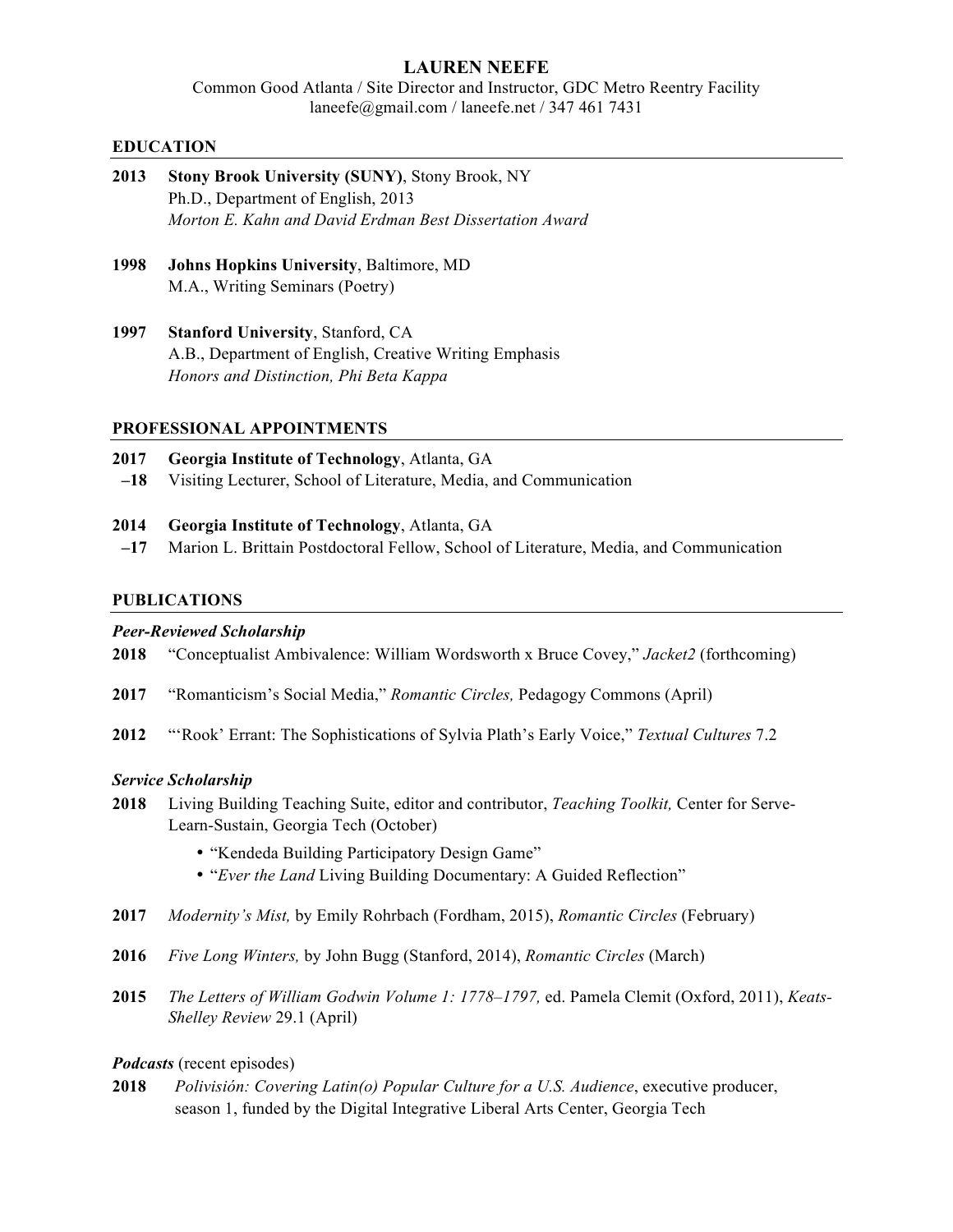### **PUBLICATIONS** (continued)

- **2015** *Flash Readings by the Brittain Fellows,* founder and executive producer **–18** "Matt Dischinger: Colson Whitehead Will Break You Too" (March 2018) "Ruthie Yow: When John Roberts's Words Cease to Matter" (November 2017) "Halcyon Lawrence: When I Talk to Siri" (September 2017) **2017** *Rhetorical Questions,* co-host and co-producer with Brian Amsden (Clayton State)
- **–18** "Speaking Humor to Power" (August 2018) "Of Paper Towels and Photojournalism" (February 2018) "The Invention of Objectivity" (November 2017)
- **2015** *4.33@Tech,* co-founder and executive producer **–16** "#justanotherday" (May 2016) "Drone" (September 2015)

## **FELLOWSHIPS AND AWARDS**

- **2018 Course-Development Grant,** "Architectures of Sound: Poetry, Place, Politics" Center for Serve-Learn-Sustain, Georgia Tech
- **2017 Diversity and Inclusion Fellow,** "Talking Race@Tech: Student Voices," March 6 Office of Institute Diversity, Georgia Tech
- **2016 Poetry Fellow**, Hambidge Creative Residency Program Hambidge Center, Rabun Gap, GA
- **2016** *KairosCast* **Fellow** *Kairos: A Journal of Rhetoric, Technology, and Pedagogy*
- **2016 NASSR/***Romantic Circles* **Pedagogy Contest Winner,** "Romanticism's Social Media" Conference of the North American Society for the Study of Romanticism, Berkeley, CA
- **2016 Multimodal Innovation Award** Writing and Communication Program, Georgia Tech
- **2015 Exhibition Grant,** "Pulp Print Post," November–April 2016 Office of the Arts, Georgia Tech
- **2015 Summer Creativity Grant,** "Emotive Fruition and *Radiolab*" School of Literature, Media, and Communication, Georgia Tech
- **2014 Morton E. Kahn and David Erdman Award, Best Dissertation** Department of English, Stony Brook University

## **2012 Distinguished Travel Award** Graduate School/Graduate Student Organization, Stony Brook University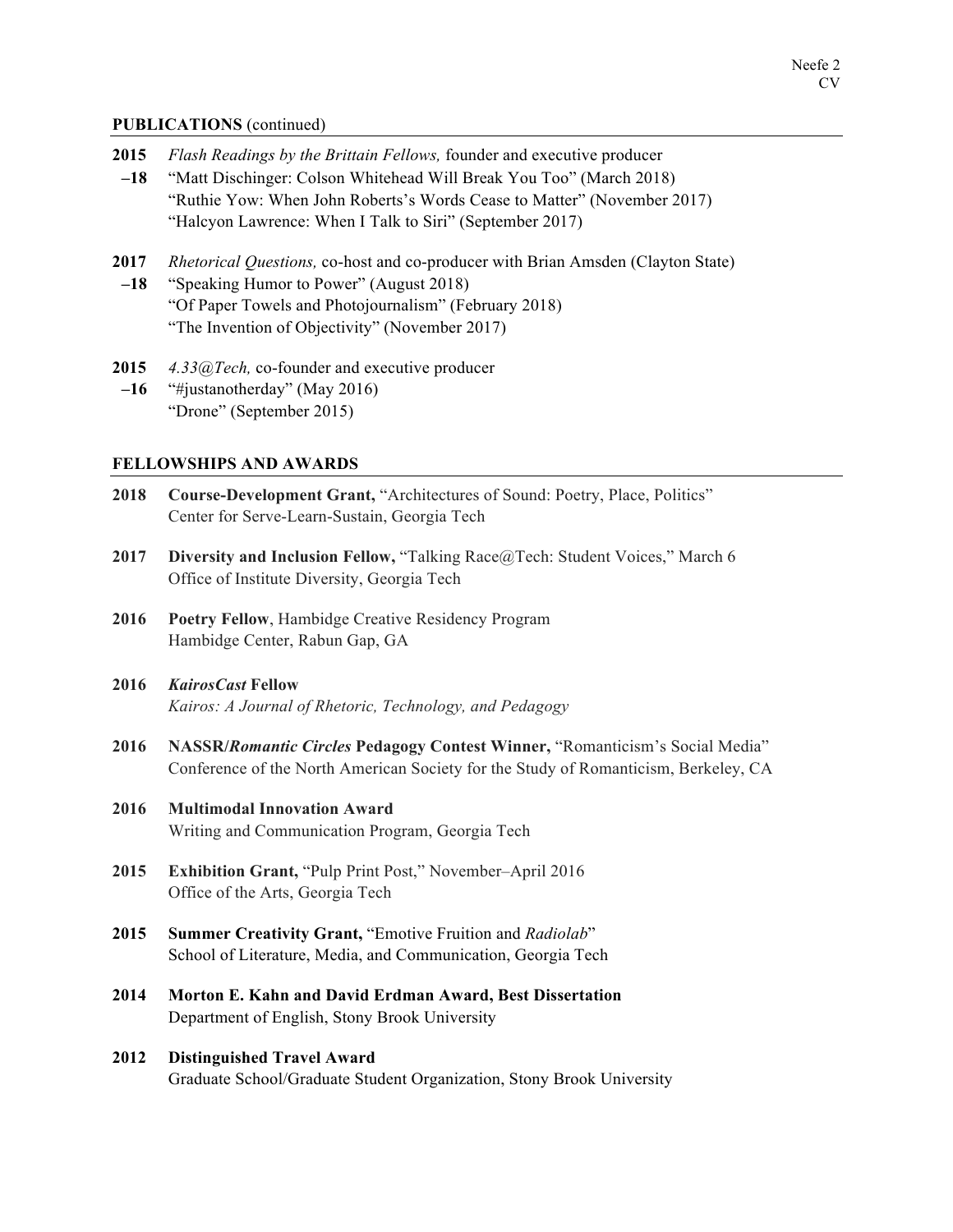### **FELLOWSHIPS AND AWARDS** (continued)

| 2012          | <b>Roger Rosenblatt Prize, Best Dissertation Chapter</b><br>Department of English, Stony Brook University               |  |  |  |  |
|---------------|-------------------------------------------------------------------------------------------------------------------------|--|--|--|--|
| 2010          | <b>Faculty/Staff Dissertation Award</b><br>Graduate School, Stony Brook University                                      |  |  |  |  |
| 2010          | <b>Mellon Dissertation Seminar in the Humanities</b><br><b>Stony Brook University</b>                                   |  |  |  |  |
| 2010          | <b>Summer Travel Fellowship</b><br>Northeast Modern Language Association                                                |  |  |  |  |
| 2009          | <b>Isaiah Thomas Stipend</b><br>Summer Seminar in the History of the Book, American Antiquarian Society                 |  |  |  |  |
| 2009          | Scholarship to the School of Criticism & Theory<br>Humanities Institute at Stony Brook, Stony Brook University          |  |  |  |  |
| 2008<br>$-10$ | <b>News Literacy Graduate Fellow</b><br>School of Journalism, Stony Brook University                                    |  |  |  |  |
| 2008          | Alan Babich Memorial Prize for Excellence in Graduate Student Teaching<br>Department of English, Stony Brook University |  |  |  |  |
| 2007          | <b>Graduate Assistantship</b><br>Humanities Institute at Stony Brook, Stony Brook University                            |  |  |  |  |
| 2004          | <b>Thomas Flanagan Graduate Essay Prize</b><br>Department of English, Stony Brook University                            |  |  |  |  |
| 2003          | <b>Pieper Merit Award</b><br>Graduate School, Stony Brook University                                                    |  |  |  |  |
| 2002          | Mellon Fellow in Humanistic Studies (declined)<br>Woodrow Wilson National Fellowship Foundation                         |  |  |  |  |

# **CONFERENCE PRESENTATIONS**

## *Romantic Media Studies*

- **2018 Symposium on Sound, Rhetoric, and Writing, Nashville, Sept 7–8** "Romanticism and Sonification," Sonifying Soundwriting Roundtable
- **2017 Lord Byron's** *Manfred***: Performance and Symposium**, **New York, Apr 20–21** "*Manfred*: Cultural Connections," panel chair and moderator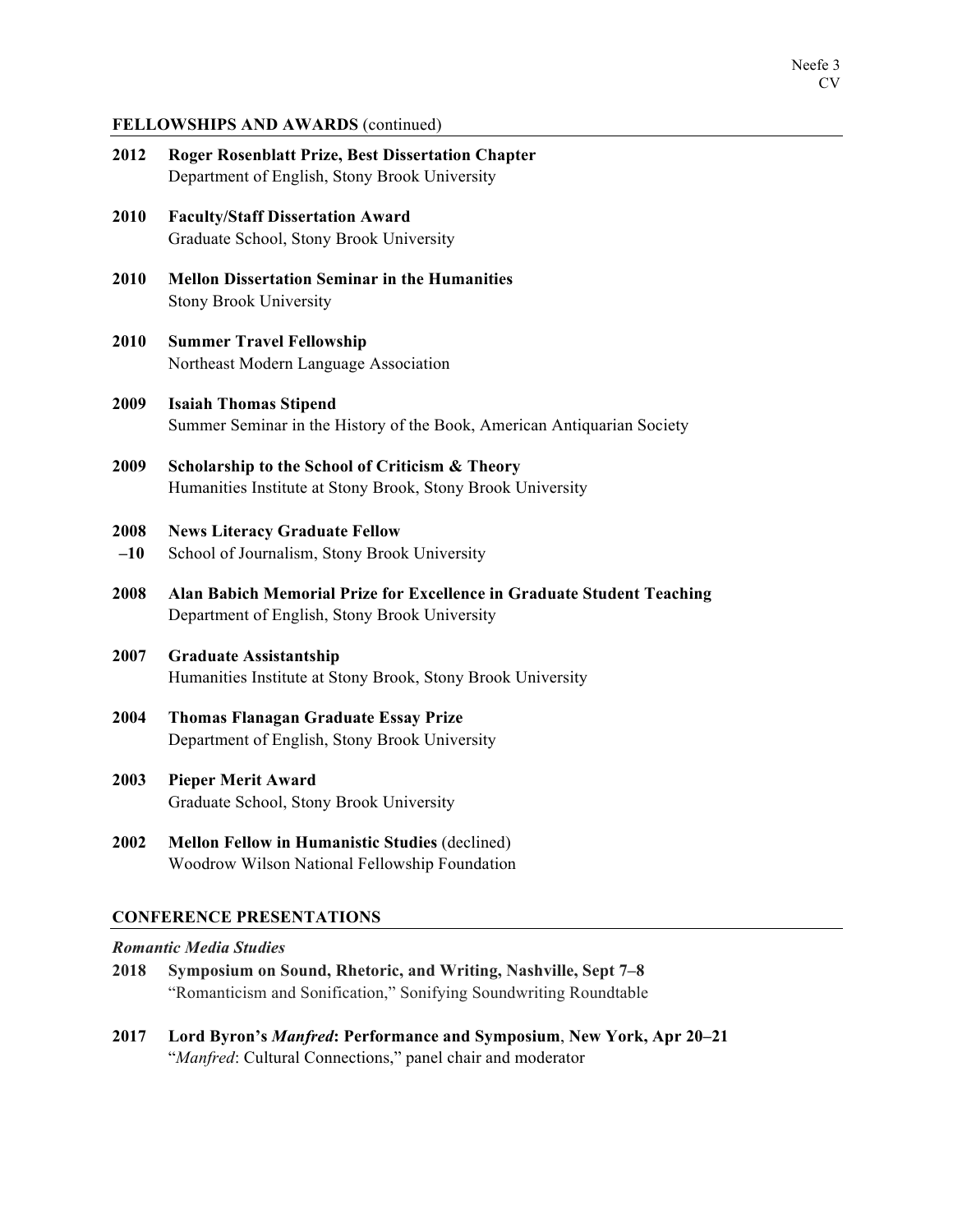## **CONFERENCE PRESENTATIONS** (continued)

| 2016 | North American Society for the Study of Romanticism, Berkeley, Aug 11-14<br>"What She Said: Christabel's Subject," Romanticism's Sonic Subjects, panel co-organized with<br>Carmen Faye Mathes (UBC), moderated by Judith Pascoe (Iowa)                       |  |  |  |  |
|------|---------------------------------------------------------------------------------------------------------------------------------------------------------------------------------------------------------------------------------------------------------------|--|--|--|--|
| 2016 | North American Society for the Study of Romanticism, Berkeley, Aug 11-14<br>"Romanticism's Social Media," panel of Pedagogy Contest finalists                                                                                                                 |  |  |  |  |
| 2016 | Poetics: (The Next) 25 Years, Buffalo, New York, Apr 9-10<br>"Conceptualist Ambivalence: William Wordsworth x Bruce Covey," Conceptualism/Post-<br>Conceptualism Seminar                                                                                      |  |  |  |  |
| 2014 | Modern Language Association, Chicago, Jan 9-12<br>"Learning from Romantic Media Studies"; Nineteenth-Century American Literature Division:<br>Literature and Media in the Nineteenth Century U.S.                                                             |  |  |  |  |
| 2013 | Modern Language Association, Boston, Jan 3-6<br>"Sardanapalus Onstage and out of Mind"; co-presider, special session: Romantic<br>Media Studies                                                                                                               |  |  |  |  |
| 2012 | North American Society for the Study of Romanticism, Neuchâtel, Aug 14-17<br>"General, Indistressible: Toward a Theory of Romantic Epistolarity"                                                                                                              |  |  |  |  |
| 2010 | North American Society for the Study of Romanticism, Vancouver, Aug 18-21<br>"Byron's Composite Medium: Epistolarity, Print, and the Relay of Subjectivity in Childe<br><i>Harold</i> "; special session: The Fate of the Subject in the Age of Print Culture |  |  |  |  |
| 2009 | North American Society for the Study of Romanticism, Durham, N.C., May 21-24<br>"The Apostrophic Relay: Purloining the Lyric Heart of Coleridge's Dejection Ode"                                                                                              |  |  |  |  |
| 2010 | <b>Nineteenth-Century Studies</b><br>International Byron Society, Boston, Jul 26-31<br>"The Epistolary Hero: Childe Harold and the Authority of Composite Sequence"                                                                                           |  |  |  |  |
| 2009 | Poe Studies Association, Philadelphia, Oct 8-11                                                                                                                                                                                                               |  |  |  |  |

- "The Intentional Relay: The Dupin Tales as Epistolary Sequence" **2005 North American Society for the Study of Romanticism, Montreal, Aug 14–17**
	- "Barbauld, the Scribbler," special session: The Dialectics of Transgression and Affirmation, chaired by Christoph Bode
- **2004 South Central Modern Language Association, New Orleans, Oct 28–30** "Beneath the Lamp and Doily: Lafcadio Hearn's Chinese Ghosts"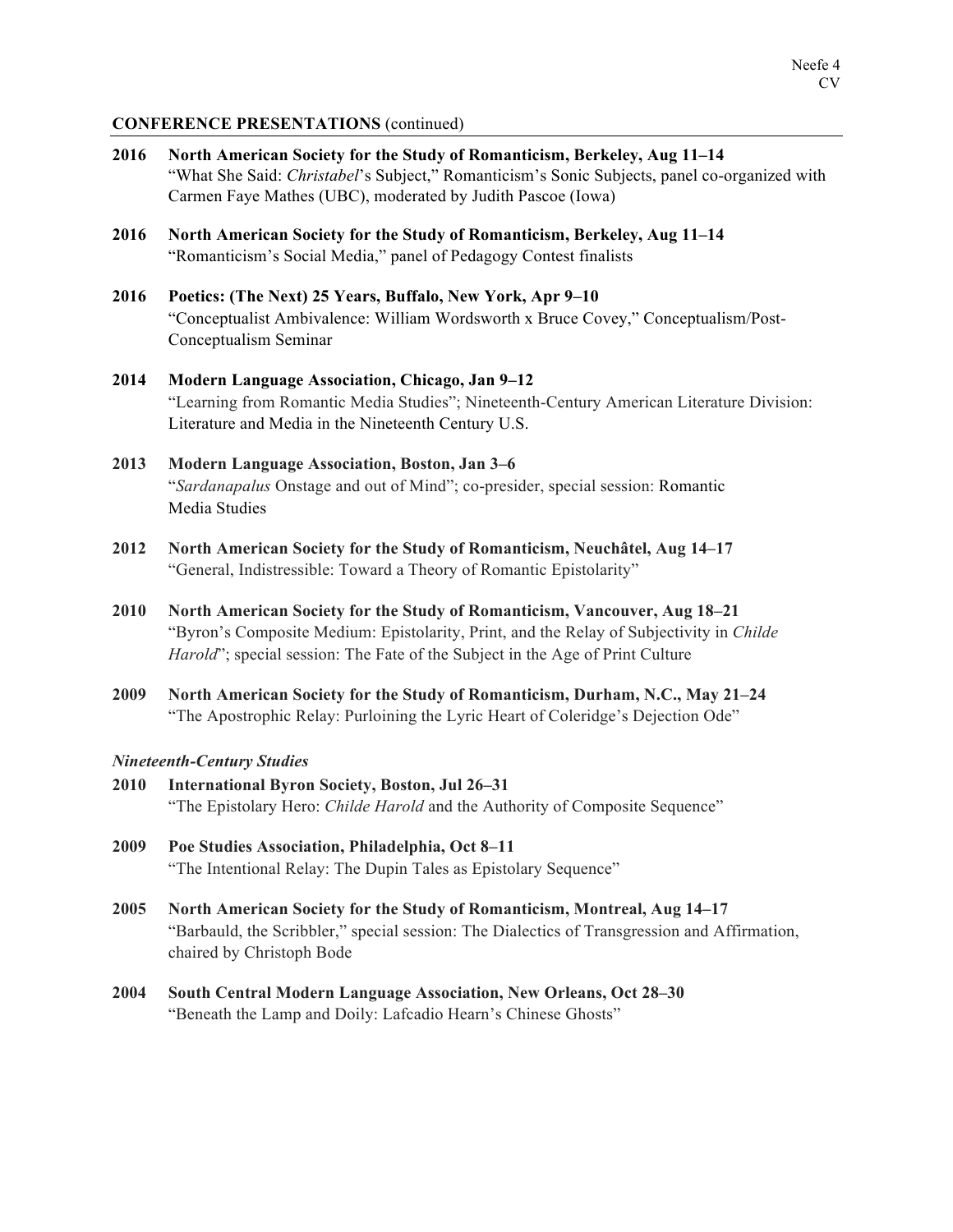## **CONFERENCE PRESENTATIONS** (continued)

|  | Poetry, Poetics, Composition, Pedagogy |  |
|--|----------------------------------------|--|
|  |                                        |  |

- **2018 Net Positive Symposium for Higher Education, Amherst, June 25–26** "Teaching Sound and Equity in Georgia Tech's Living Building"
- **2017 South Atlantic Modern Language Association, Atlanta, Nov 2–5** "Tutoring at Phillips State," Borders & Boundaries in Our Nation's Prisons
- **2009 Society for Textual Scholarship, New York City, Mar 18–21 "'**Rook' Errant: Aural Sophistication and Lyric Poiesis in Plath's 'Black Rook'"
- **2008 International Conference on Romanticism, Oakland, Mich., Oct 16–18** "The Work of Coleridge's Conversation Poems"
- **2007 Conference on College Composition and Communication, New York, Mar 21–24** "Choosing the Front of the Bus: Power, Risk, and Identity in the Writing Classroom"

### **TEACHING**

- **2014** *Georgia Tech*
- **–18 Architectures of Sound** (Composition II, Serve-Learn-Sustain affiliation, 2018)

**Hear First. Argue Later.** (Composition I; 2014, 2016, 2017)

**Letters to the World: Self and the Evidence of Experience** (Composition II**,** 2017)

**Siri's Progeny: Voice and the Future of Interaction Design** (Composition I, 2016)

**Romanticism's Social Media** (Composition II, Spring 2015)

**Romantic Experiment: The Science of Transport** (Upper-Level Survey, 2015)

- **2003** *Stony Brook (SUNY)*
- **–10 News Literacy** (Intro to Journalism, TA, 2008–10)

**Coleridge: Poetry, Prose, Poetics** (Upper-Level Seminar, 2008)

**Poetry Out Loud** (Honors Program Elective Seminar, 2007)

**Introduction to Poetry** (Intro for Majors, 2006, 2007)

**Introductory and Intermediate Writing** (Traditional Composition, 2004–5)

**Early American Literature: Contact to 1860** (Core Survey, TA; 2004)

**History of the English Language** (Core Survey, TA; 2003, 2007)